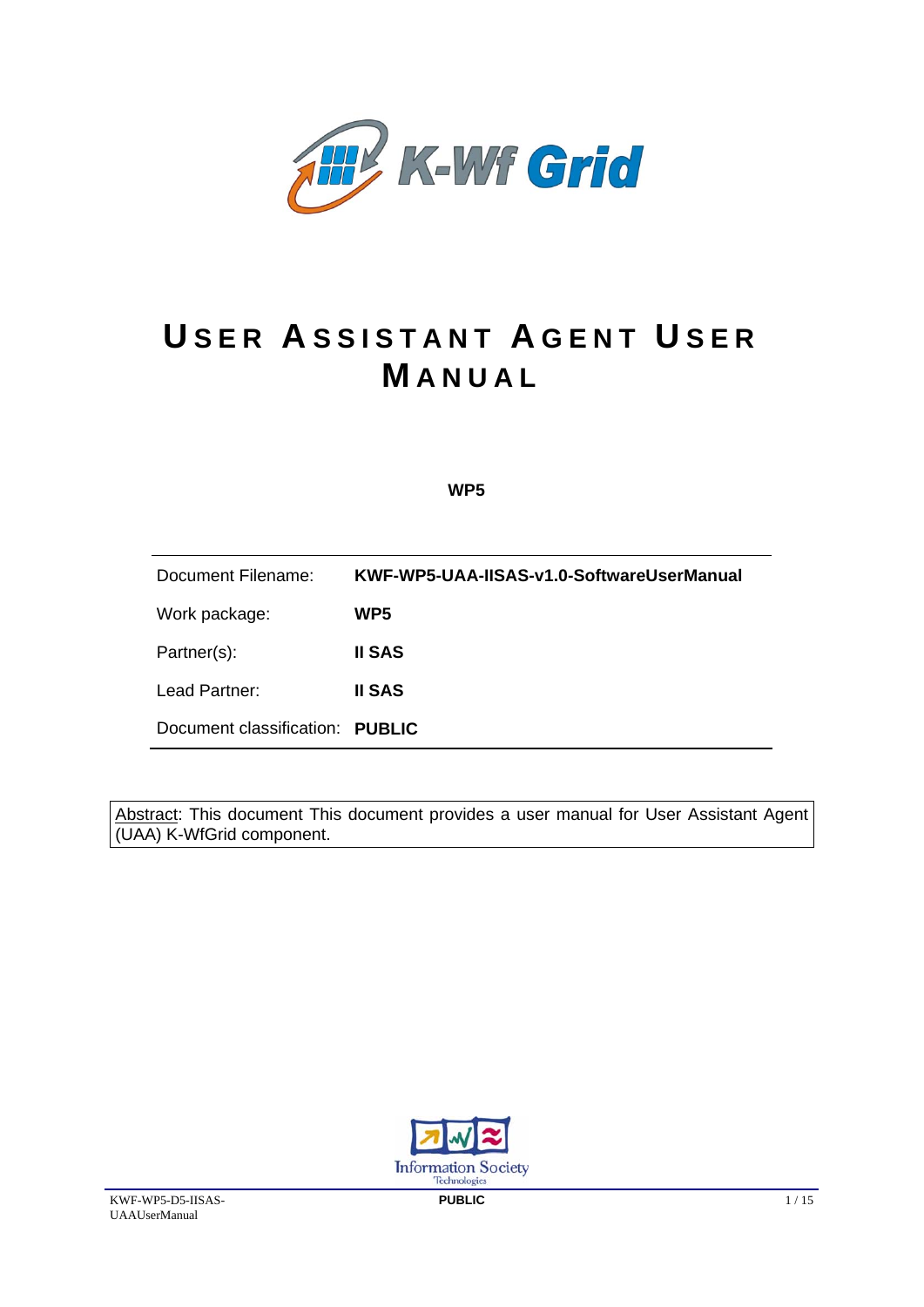|                    | <b>Name</b>      | <b>Partner</b>  | <b>Date</b> | <b>Signature</b> |
|--------------------|------------------|-----------------|-------------|------------------|
| <b>From</b>        | Michal Laclavik  | <b>IISAS</b>    | 28/09/2006  |                  |
| <b>Verified by</b> | Piotr Nowakowski | <b>CYFRONET</b> | 11/10/2006  |                  |
| <b>Approved by</b> | Steffen Unger    | <b>FIRST</b>    | 11/10/2006  |                  |

# **Delivery Slip**

# **Document Log**

| <b>Version</b> | <b>Date</b>     | <b>Summary of changes</b>                                              | <b>Author</b>    |
|----------------|-----------------|------------------------------------------------------------------------|------------------|
| 0.1            | $29-Nov-05$     | Draft version                                                          | Michal Laclavik  |
| 0.2            | $22$ -Dec-05    | including<br>Updated<br>version<br>recommendation from internal review | Michal Laclavik  |
| 0.3            | $30$ -Aug- $06$ | Final software user manual                                             | Michal Laclavik  |
| 0.4            | $03-Oct-06$     | Final software user manual update                                      | Michal Laclavik  |
| 1.0            | $11-Oct-06$     | OA check                                                               | Piotr Nowakowski |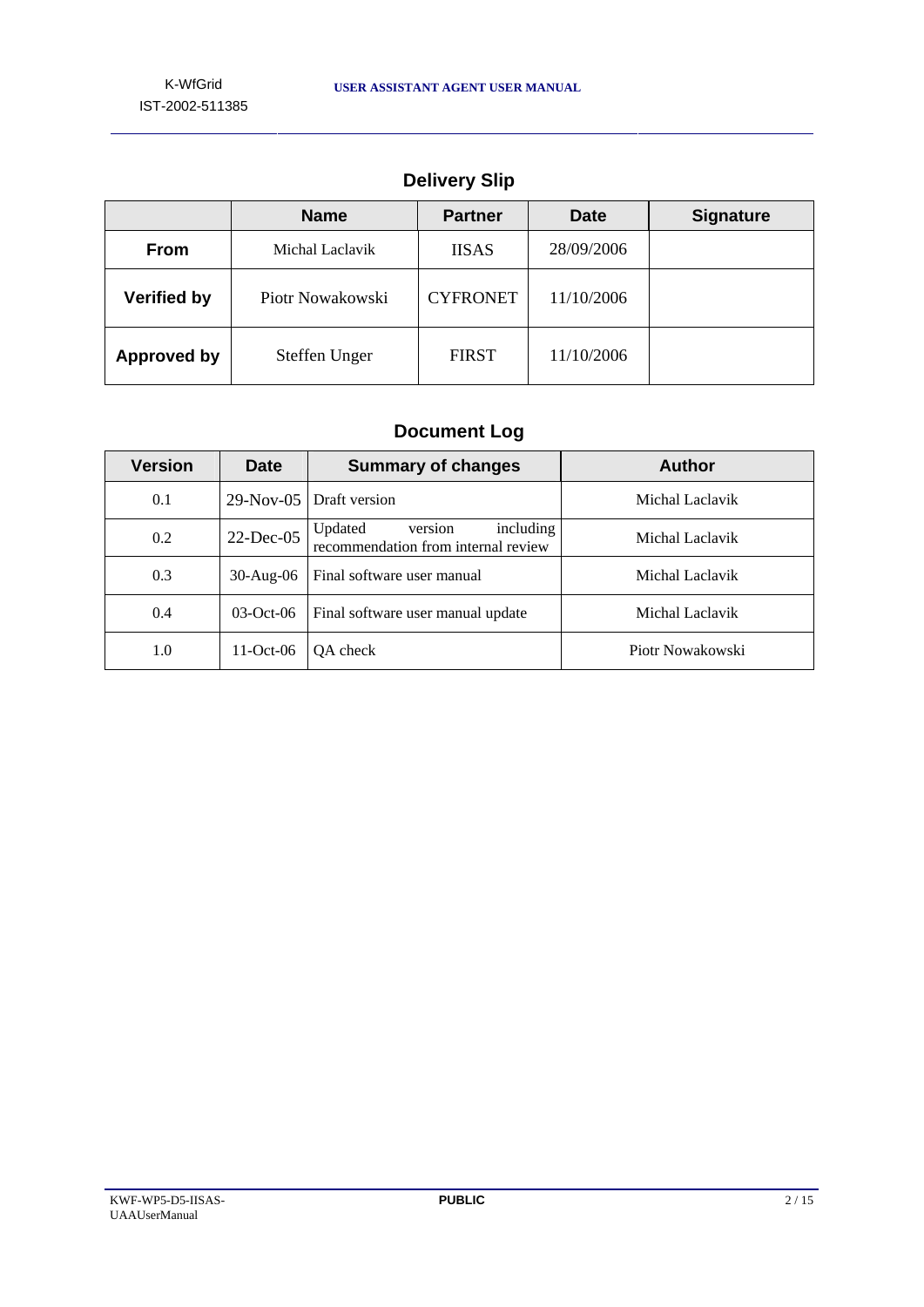# **CONTENTS**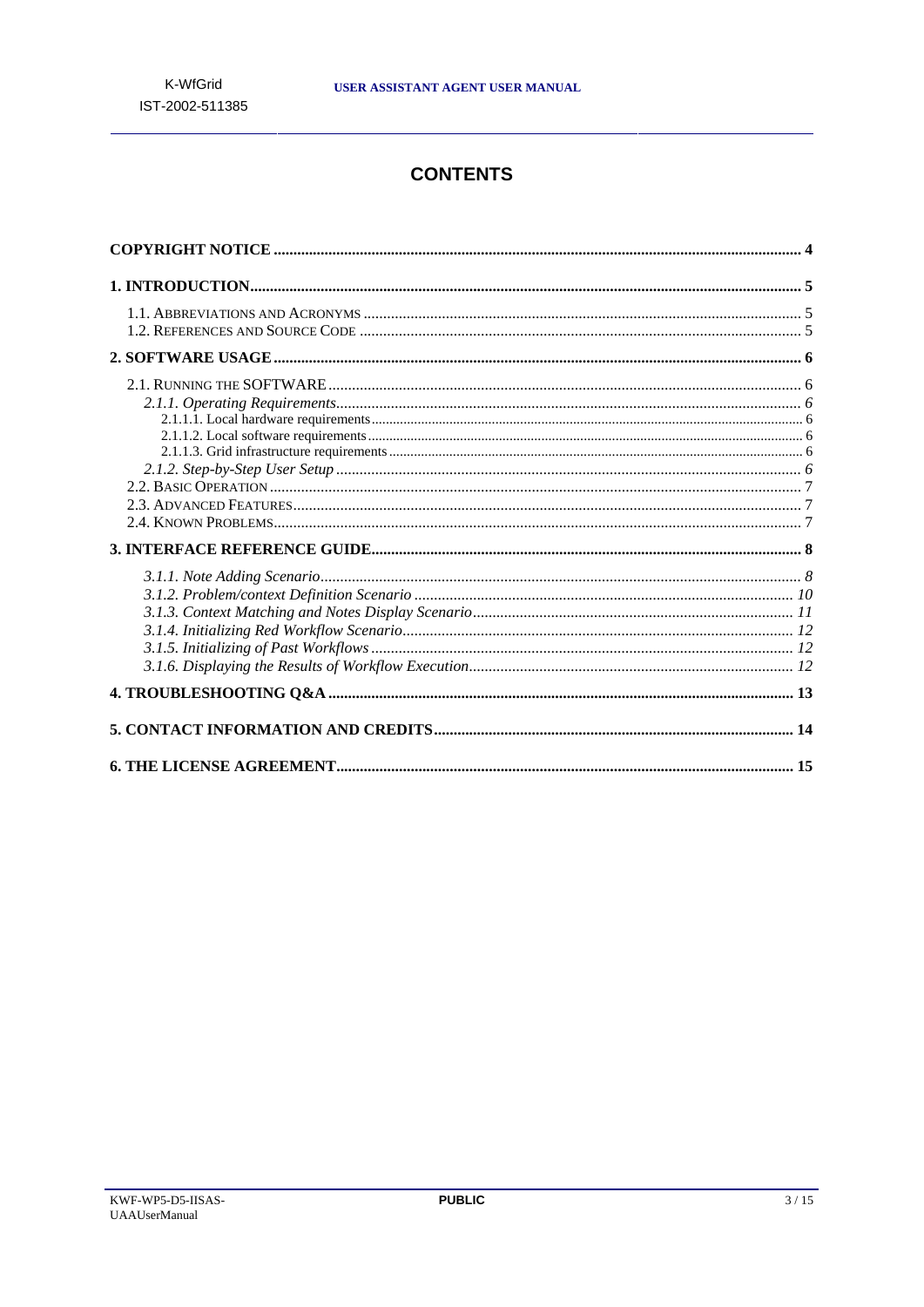# **COPYRIGHT NOTICE**

Copyright (c) 2005-2006 by Institute of Informatics, Slovak Academy of Sciences & K-Wf Grid consortium. All rights reserved.

Use of this product is subject to the terms and licenses stated in the GPL license agreement. Please refer to Section 5 for details.

This research is partly funded by the European Commission IST-2002-511385 Project "K-WfGrid".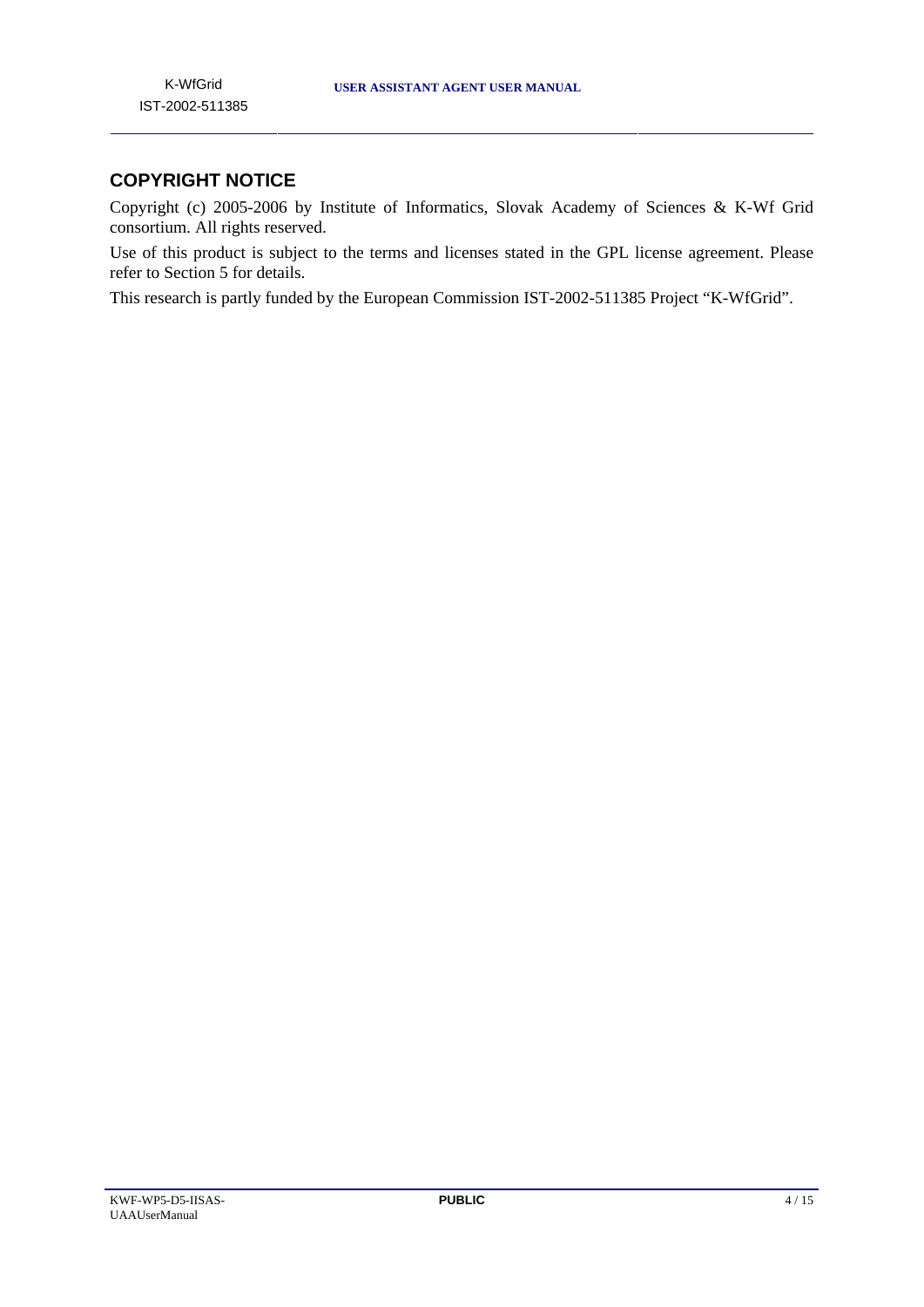# **1. INTRODUCTION**

The main role of User Assistant Agent (UAA) is to assist user with relevant knowledge/suggestions, which are applicable on current user situation. In UAA, we understand experience though notes entered by user. Such notes are displayed to the users in same or similar context. Thus UAA helps users in collaboration and knowledge sharing. Notes can be generated also automatically (e.g. past workflow and result notes generated by KAA-WXA). Notes can also contain reference to other resources such as workflows, results or images.

The other UAA role is problem definition where user can describe his/her problem typing free text and relevant semantic description of problem is detected and processed by other K-Wf Grid components to build and execute workflows for given user problem.

UAA is built on EMBET architecture developed in Institute of Informatics, SAS. This architecture is being extended during K-Wf Grid project and sometimes when we refer to EMBET or UAA this can be identical.

# **1.1. ABBREVIATIONS AND ACRONYMS**

- EMBET Platform for Collaborating and Knowledge Sharing via User Assistance. Abbreviations comes from "**E**xperience **M**anagement **b**as**e**d on **T**ext Notes"
- UAA User Assistant Agent sometimes referenced as EMBET
- GOM Grid Organizational Memory sometimes referenced as Memory
- GWES Grid Workflow Execution Service
- KAA Knowledge Assimilation Agent; See KAA manuals for more details
- KAA-WXA Workflow XML Analyzer is part of KAA which process past workflows to find knowledge resulting to Result and Workflow Notes.

## **1.2. REFERENCES AND SOURCE CODE**

The full source of EMBET and EMBET GUI presented in this document are available on K-Wf Grid's central CVS repository. The JavaDoc documentation can be build out of source code using ant build file.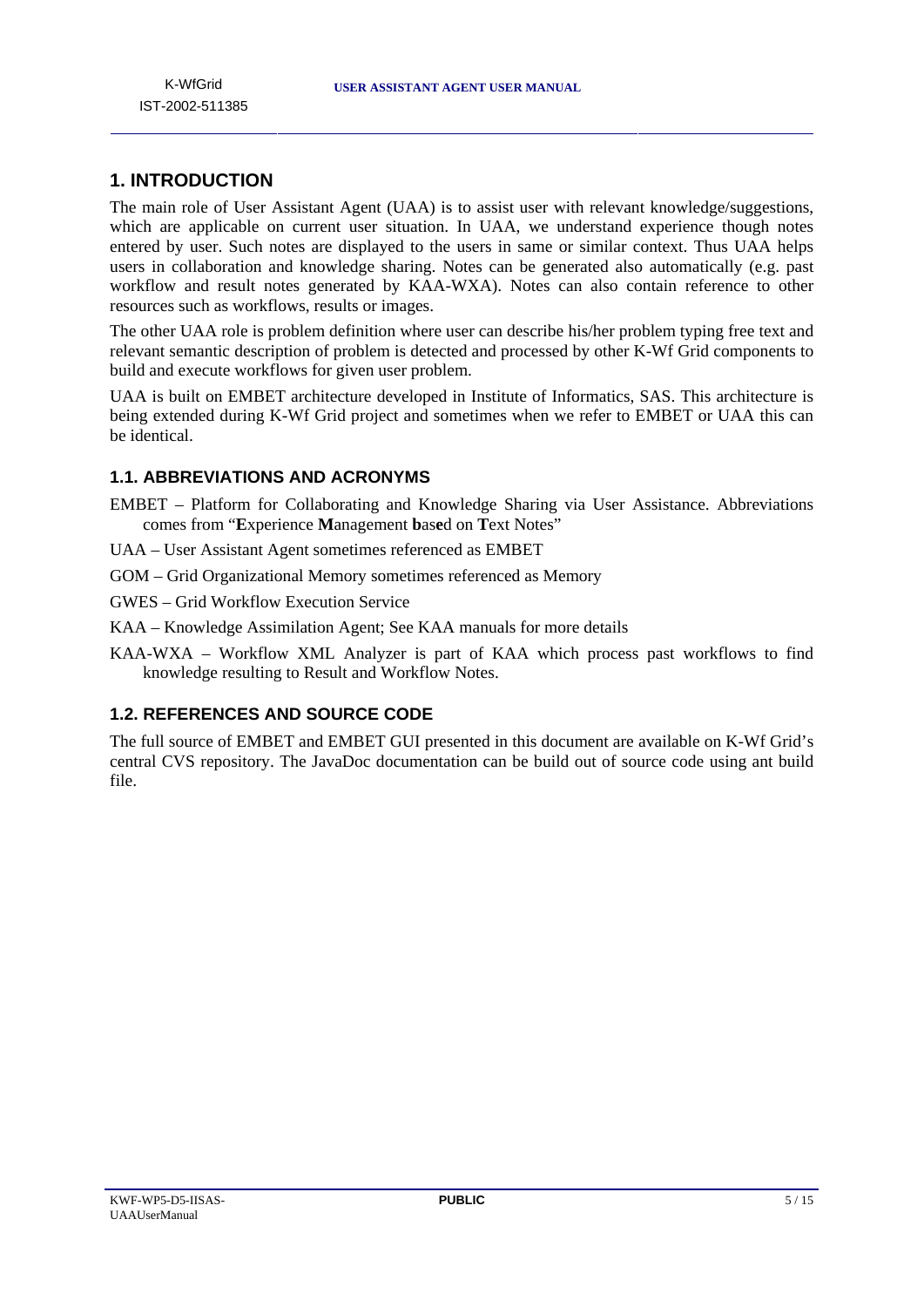# **2. SOFTWARE USAGE**

Software usage is described in this chapter as well as in chapter 3 where GUI screenshots with examples are provided.For more information on technical details please see developer manual.



On the screenshot K-Wf Grid portal GUI with User Assistant Agent (UAA) portlet (marked in red square) is visible. Scenarios and screenshots in chapter 3 show only UAA part of K-Wf Grid portal GUI.

# **2.1. RUNNING THE SOFTWARE**

## **2.1.1. Operating Requirements**

UAA is connected with several K-Wf Grid components. To exploit all UAA features K-Wf Grid portal, Grid organization Memory (GOM) and Grid Workflow Execution Service (GWES) need to be in operation. It can be run on same machine as other components or on single computer. UAA can be set up also as independent EMBET component in other applications

## *2.1.1.1. Local hardware requirements*

No special hardware requirements are defined. UAA is created as regular Java application.

## *2.1.1.2. Local software requirements*

EMBET/UAA software needs several Java libraries such as log4j or Jena Semantic Web Toolkit libraries. UAA Core is build as standalone Java application. UAA GUI is build as Servlet application called from UAA portlet which is part of K-Wf Grid portal. UAA Core requires Java 1.4 or higher and Ant. UAA GUI requires Tomcat or other Servlet container. If UAA Core and UAA GUI are on different machines, port for its communication needs to be open. By default UAA Core use port 8000 for XML-RPC procedure calling.

## *2.1.1.3. Grid infrastructure requirements*

UAA Core imports K-Wf Grid Ontologies from GOM.

# **2.1.2. Step-by-Step User Setup**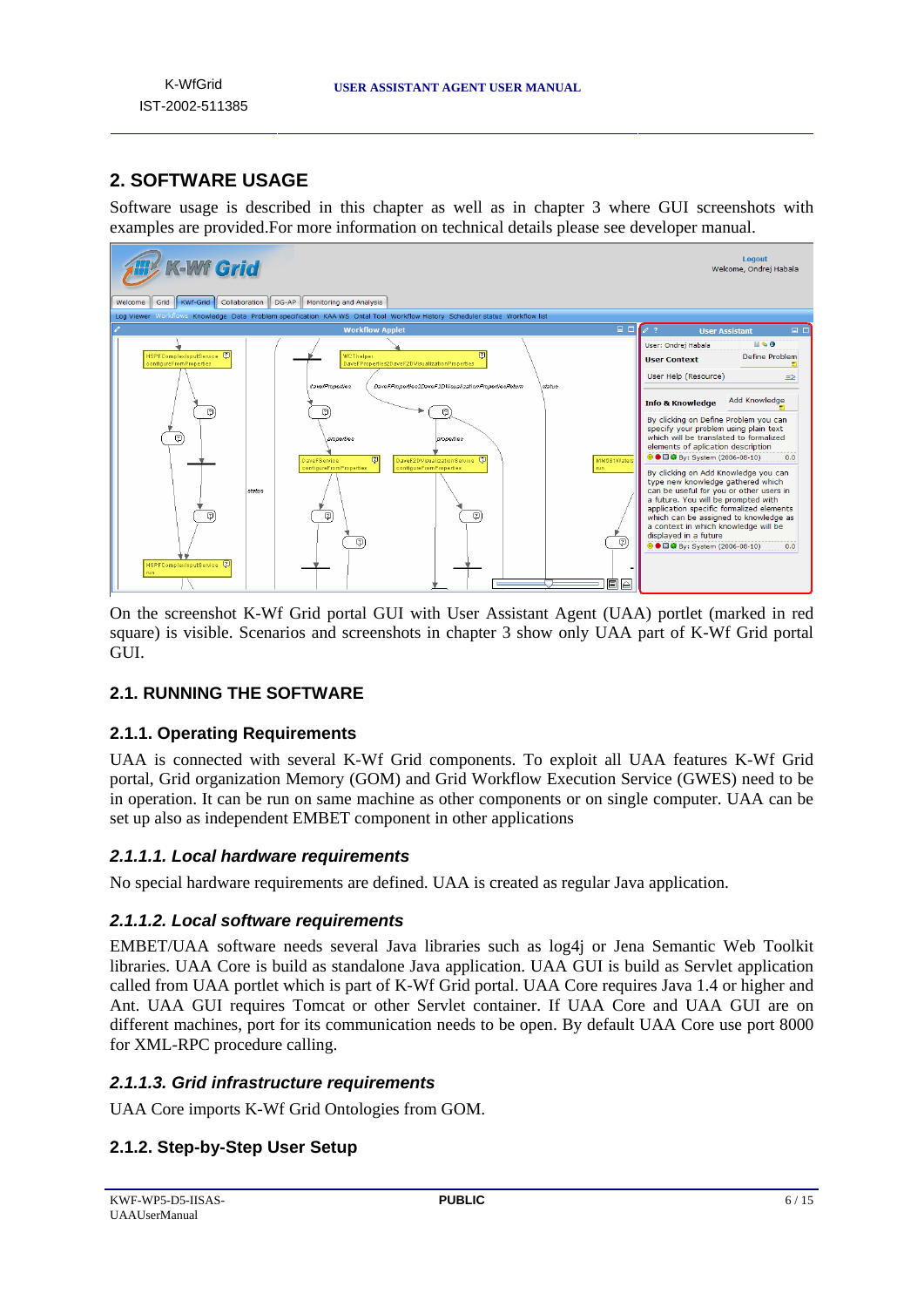UAA/EMBET core can be executed using ant build script "ant start" and UAA/EMBET GUI can be installed to tomcat using ant install in "webapps" directory of the distribution.

# **2.2. BASIC OPERATION**

In this chapter we provide list of basic features. To understand this features in practice see chapter 3 for more details on use case scenarios.

- To display the basic help of the UAA/EMBET click on  $\bullet$  icon. This help can be extended by users using Add note in help context
- To define your problem for workflow composition or to return relevant knowledge in form of notes, workflows or results you need to describe your problem by free text. Click on "Define problem  $\equiv$ " to type your text description.
- To add new knowledge in form of notes click on "Add Knowledge  $\mathbf{r}$ " to type your note.
- By clicking on close  $\blacksquare$  icon under displayed note you can close the note to be not displayed for you in the future.
- By clicking on face icon you can vote good  $\bullet$  or bad  $\bullet$  on note relevance. This will have influence on note order
- By clicking on  $\bullet$  icon you can post message for the note author to start discussion and collaboration.
- By clicking on  $\equiv$  you can do an action on an associated resource (context or note) like to start workflow composition, submit and reuse past workflows or view past results of workflow execution. See scenarios for more details.

# **2.3. ADVANCED FEATURES**

In this chapter we provide list of advanced features. To understand this features in practice see chapter 3 for more details on use case scenarios.

- By clicking on save  $\blacksquare$  you can save current memory knowledge to Ontology Memory / GOM. In case of crash of the system or restart the knowledge would be lost if not saved. Saving is not done automatically due to use of Jena memory model because Jena MySQL backend it is too slow for real and fast interaction.
- By clicking on  $\bullet$  icon you can execute KAA-WXA tool to start analyzing past workflows. The result of analysis is new automatically generated knowledge notes related to past workflows and results of workflow execution.

## **2.4. KNOWN PROBLEMS**

- Reimplementation of Annotation algorithm is needed because now it is case sensitive which match only some results.
- Reimplementation of Context matching algorithm is needed since similarity of context is not supported. This will have influence on voting and note/knowledge ordering mechanism.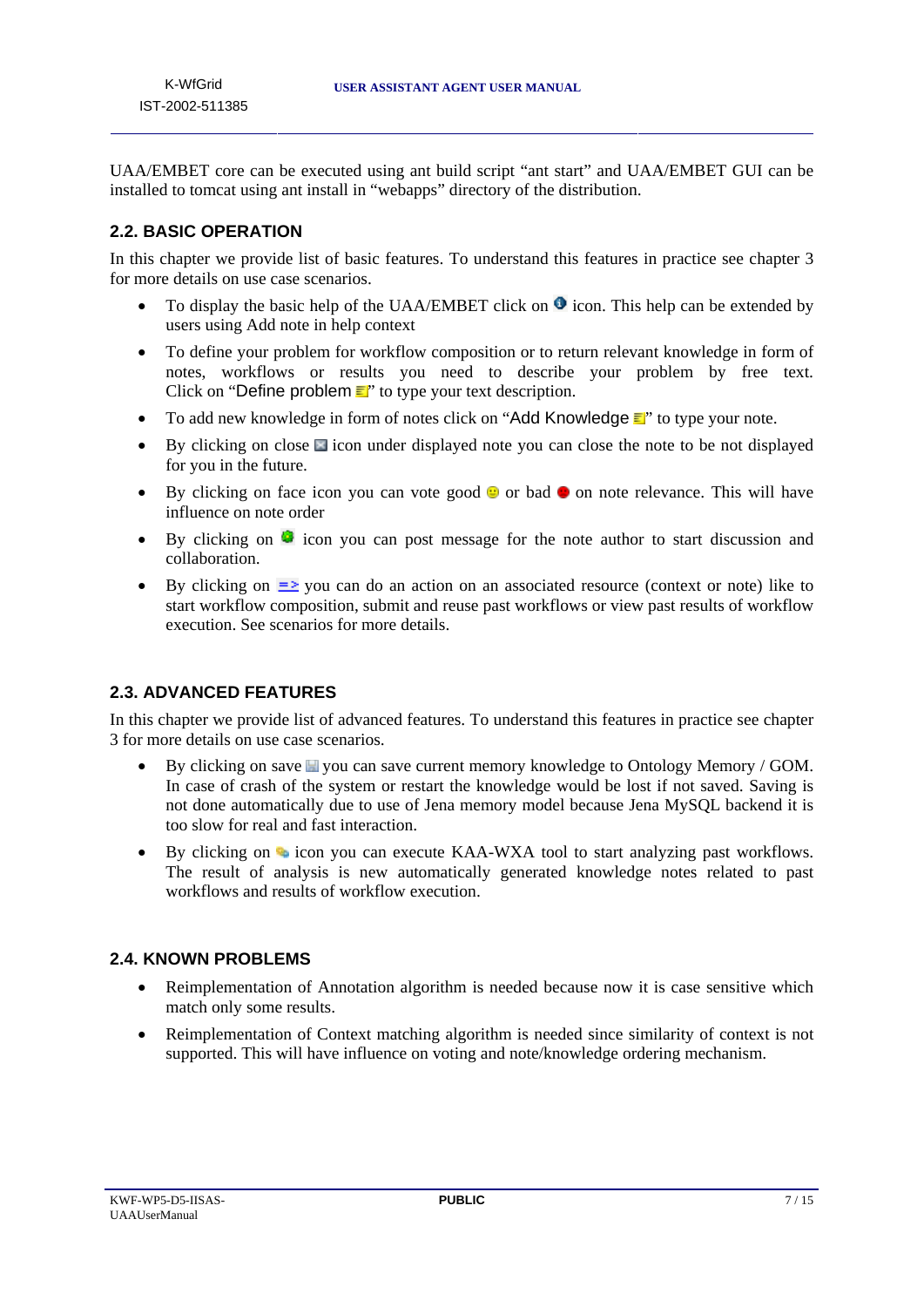# **3. INTERFACE REFERENCE GUIDE**

To better illustrate the use of UAA in the process of user assistance, we present the following example from the K-Wf Grid project's flood forecasting application, which extends the flood prediction application of the CROSSGRID project. The application's main core consists of simulation models series for meteorological, hydrological and hydraulic predictions. The models are organized in a cascade, with each step of the cascade being able to employ more than one model. For example, the first step - the meteorological weather prediction - can be computed using the ALADIN model, or the MM5 model.

# **3.1.1. Note Adding Scenario**

This scenario describes how Note - experience representation is born in UAA system.

On Figure 1 Note adding window can be seen. When such note is confirmed UAA annotate Note and detect ontology elements showed in Figure 2.

| https://portal.ui.sav.sk - Add note form - Mozill                                         |                  |  |
|-------------------------------------------------------------------------------------------|------------------|--|
| Enter observed experience or note                                                         |                  |  |
| note1156944502258<br>NoteID:                                                              |                  |  |
| the MM5 model is not appropriate for weather forecast in<br>September for Bratislava area |                  |  |
| Submit                                                                                    |                  |  |
| Done                                                                                      | portal.ui.sav.sk |  |

*Figure1: Entering new Note UAA Window* 

On Figure 2 results of context detection can be seen. Checked items are current user context, unchecked items are elements detected from text of the note. A user selects only relevant items and submits the note context. Please note that ontology items detected from text are clickable. By clicking on any item, UAA/EMBET window will show relevant help Notes on the item. This will help user to understand what kind of objects were detected and what they represents.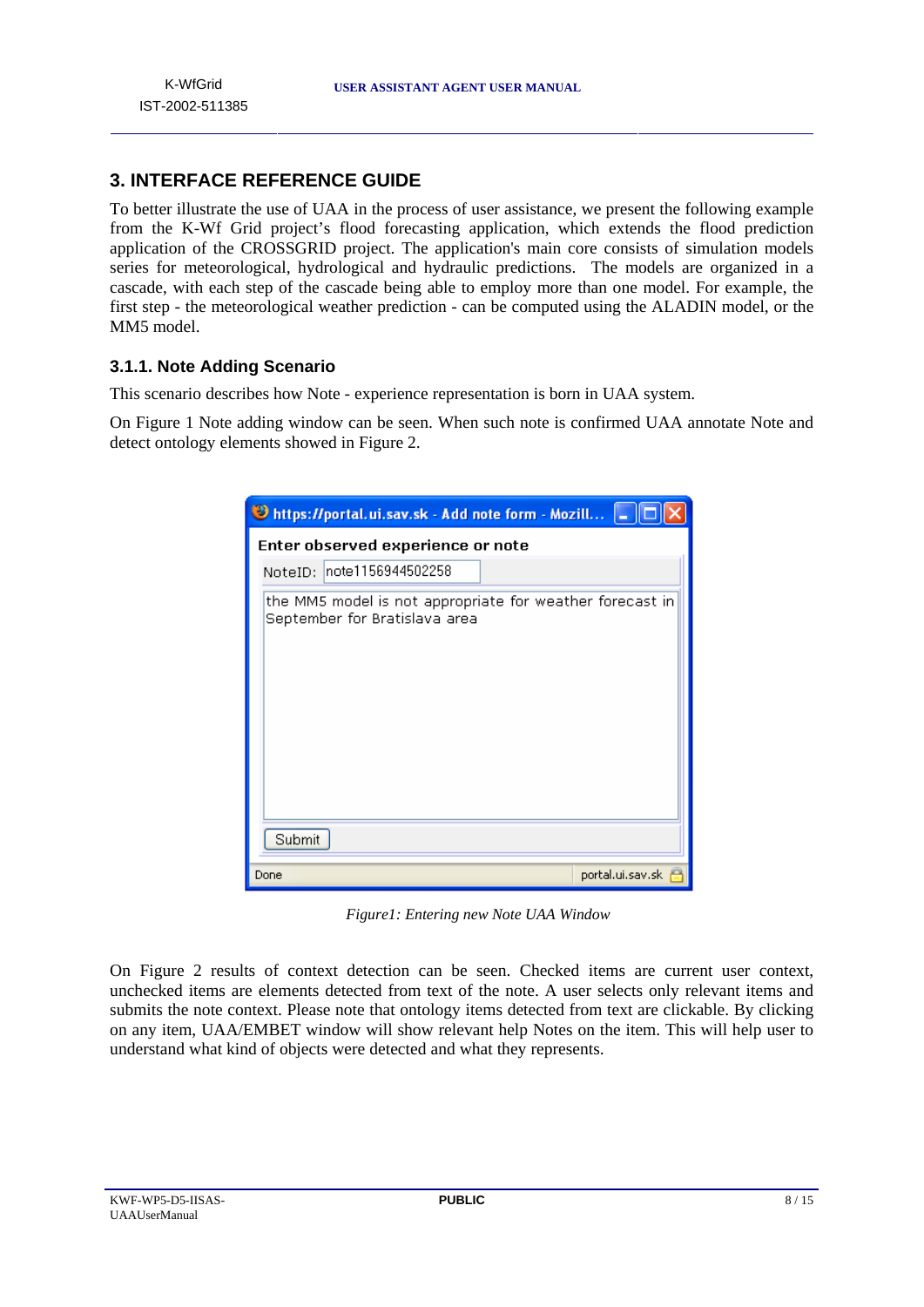| Shttps://portal.ui.sav.sk - Approve note context -   |   |  |
|------------------------------------------------------|---|--|
| Check and submit relevant context for note           |   |  |
| <b>Current User Context:</b>                         |   |  |
| Nitra(Stream)                                        | ⊻ |  |
| Nitra(Settlement)                                    |   |  |
| DaveF 2D Visualization Service(VizualizationService) |   |  |
| Context Detected from text of note:                  |   |  |
| Bratislava(Note)                                     |   |  |
| Bratislava(Settlement)                               |   |  |
| MM5 Visualization Service(VizualizationService)      |   |  |
| Bratislava(Capital)                                  |   |  |
| MM5 Meterology service(MeterologyService)            |   |  |
| Aladin Meterology Service(MeterologyService)         |   |  |
| Submit                                               |   |  |
| portal.ui.sav.sk<br>Done                             |   |  |

*Figure 2: Note Context Detection* 

Consider that the user has used the MM5 meteorology model and he/she wants to describe its properties (gathered knowledge), which may be relevant for other users. The proposed model of interaction is as follows:

- A user enters a note through UAA, stating that "the MM5 model is not appropriate for weather forecast in September for Bratislava area" (Figure 1).
- From the workflow in which the user states this note, we know directly the current user context (checked items on Figure 2)
- Some of current context can be relevant to note and some does not have to be. The note is processed and its text related to the context, as well as the relevant context items are found in the ontology memory (GOM) (Figure 2). In this case, by finding the text MM5 we can assume that "MM5 Meteorology Service" is the relevant part of the context. There is other context relevant information which can be detected like "September", the time in which this note is valid.
- After the context detection, the user is presented with a checklist (Figure 2) where the user may select only the relevant parts of the context, which will trigger this note.
- A user selects parts of the context, which were detected by the system as really relevant. He/she can subsequently modify the contents of the list and finally submit the note.
- Each time anyone works with the MM5 service for Bratislava area in September, the note is displayed or it can be also displayed in similar contexts
- Each note can be voted by a user as being "good" or "bad" and the current results are always displayed along with the vote. This feature is not implemented yet.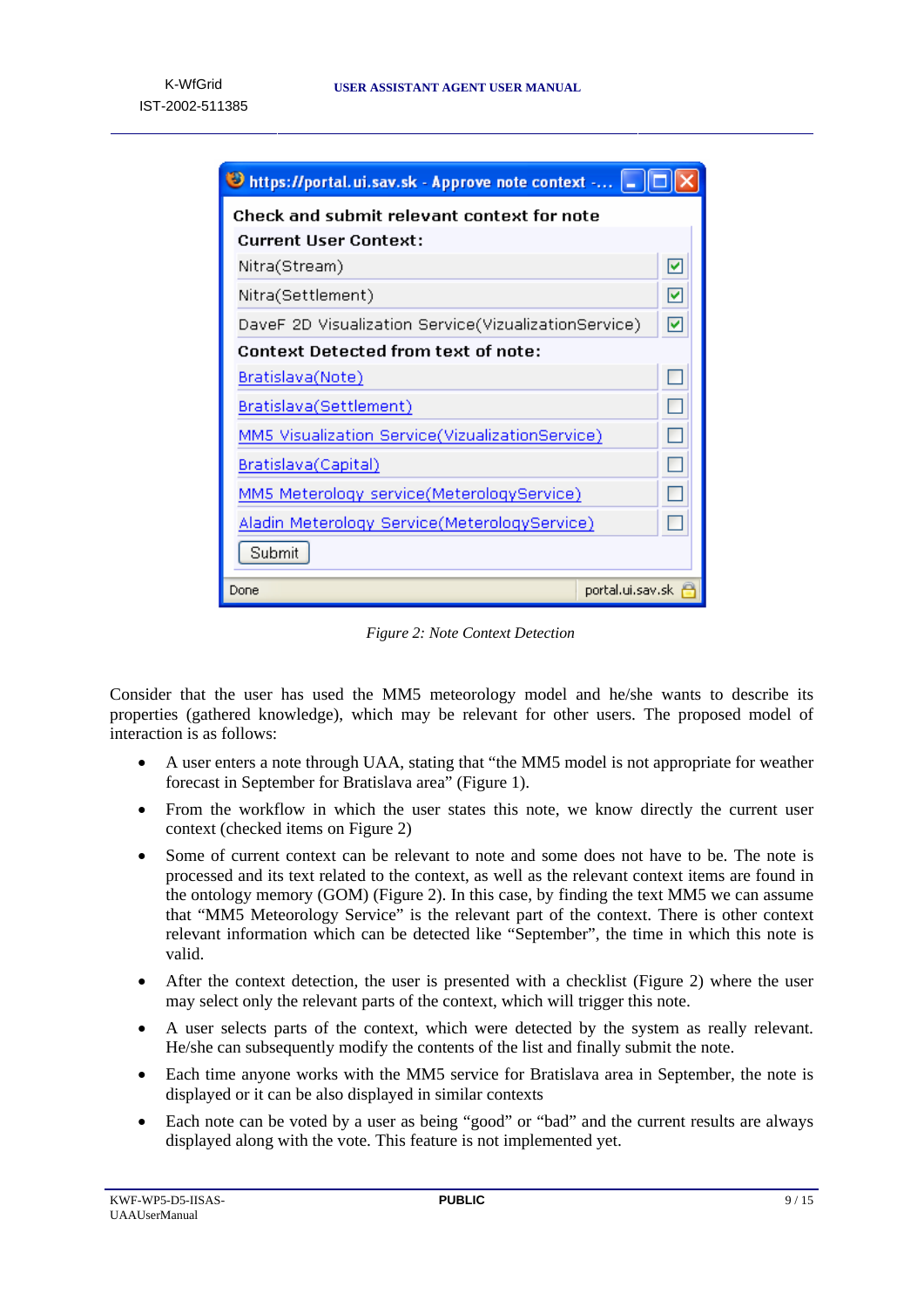This model gives a good basis for experience management and knowledge sharing in a virtual organization as well as for application-related collaboration among users.

## **3.1.2. Problem/context Definition Scenario**

The main idea of this scenario is that user context (environment/ problem definition) is changed and thus relevant experience can be showed after such change. In K-Wf grid application this can be archived by:

- reporting a change of user context from an external system. For example when a user selects a different workflow or web service in K-Wf Grid GUI event for updating user context is generated.
- Free text explanation of a user problem (Figure 3). Such free text is then annotated by Anotate class and detected elements are presented to the user to confirm detected user context.

| bittps://portal.ui.sav.sk - Add problem form - Mo -      |  |  |  |
|----------------------------------------------------------|--|--|--|
| Enter text description of your current problem           |  |  |  |
| ProblemID: problem1156944880496                          |  |  |  |
| flood and weather prediction for Bratislava in September |  |  |  |
| Submit                                                   |  |  |  |
| portal.ui.sav.sk<br>Done                                 |  |  |  |

*Figure 3: Problem Definition UAA Window* 

Free text problem definition is important, when a user starts to work with the system and wants to define problem to be understandable for computer System. UAA then can return relevant experience for such problem.

Free text problem definition is important also because such problem definition discovers appropriate web services and data for construction of Workflow of Services.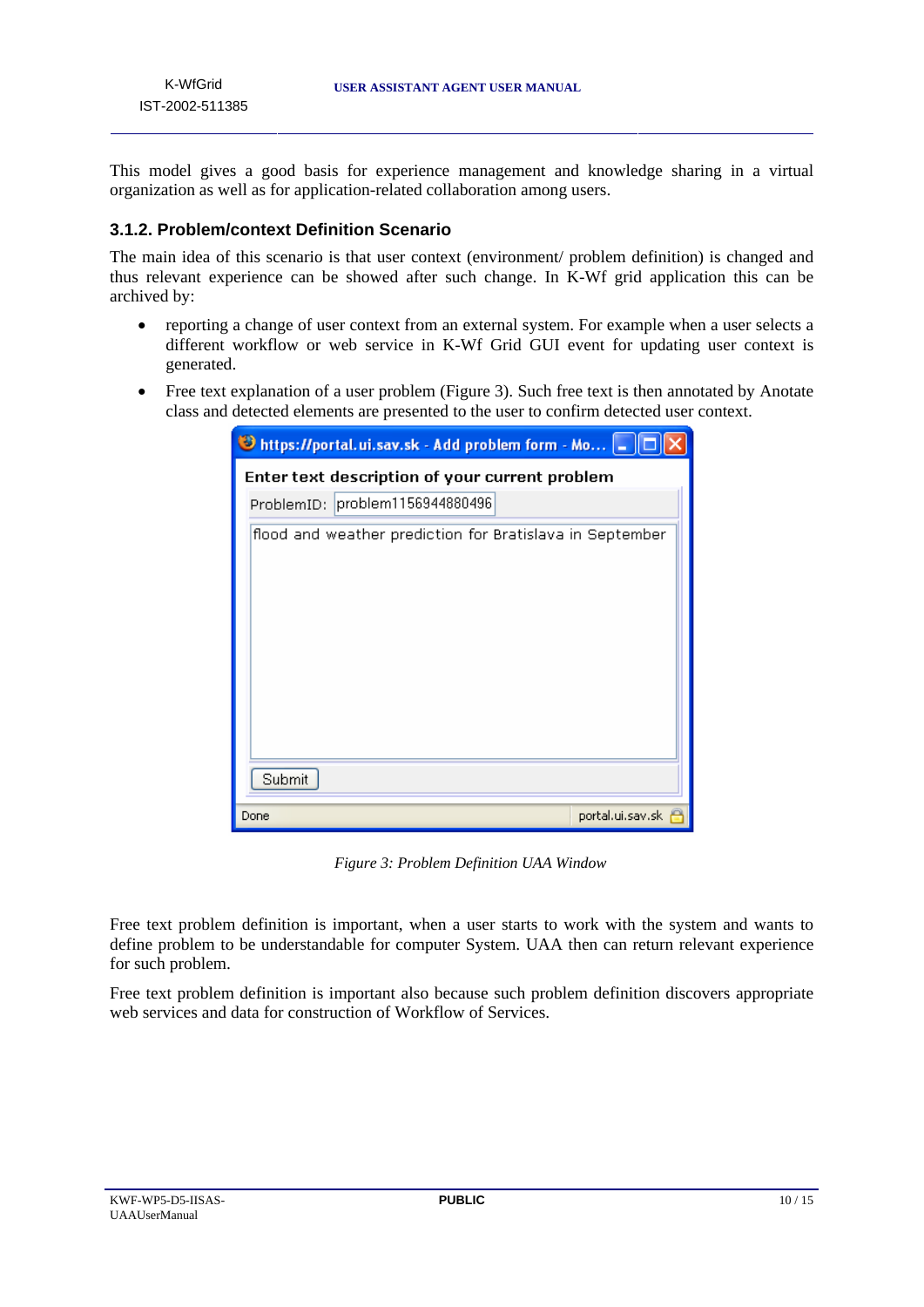

*Figure 4: Problem Context Detection* 

A workflow is constructed and executed by other K-Wf Grid components but those components use detected ontology elements (web services: MM5 service, Aladin, DaveF and output data definitions: Bratislava Location, September) to compose an appropriate workflow.

When s user selects relevant problem context and submits it, event a user context change is generated and UAA executes context updating algorithm. Similar as in Note adding scenario user can click on ontology elements in context list to get help notes in UAA GUI.

# **3.1.3. Context Matching and Notes Display Scenario**

When context of an actor/user is changed as showed in previous scenario, note updating algorithm is executed and relevant notes are assigned to the user model. The Notes are then displayed to the user as can be seen on Figure 5. Some of the notes have clickable "=>" sign. This means some resource is attached to the note. This can be document URI, a result file of a workflow execution or past workflow which can be initiated again by clicking on the icon.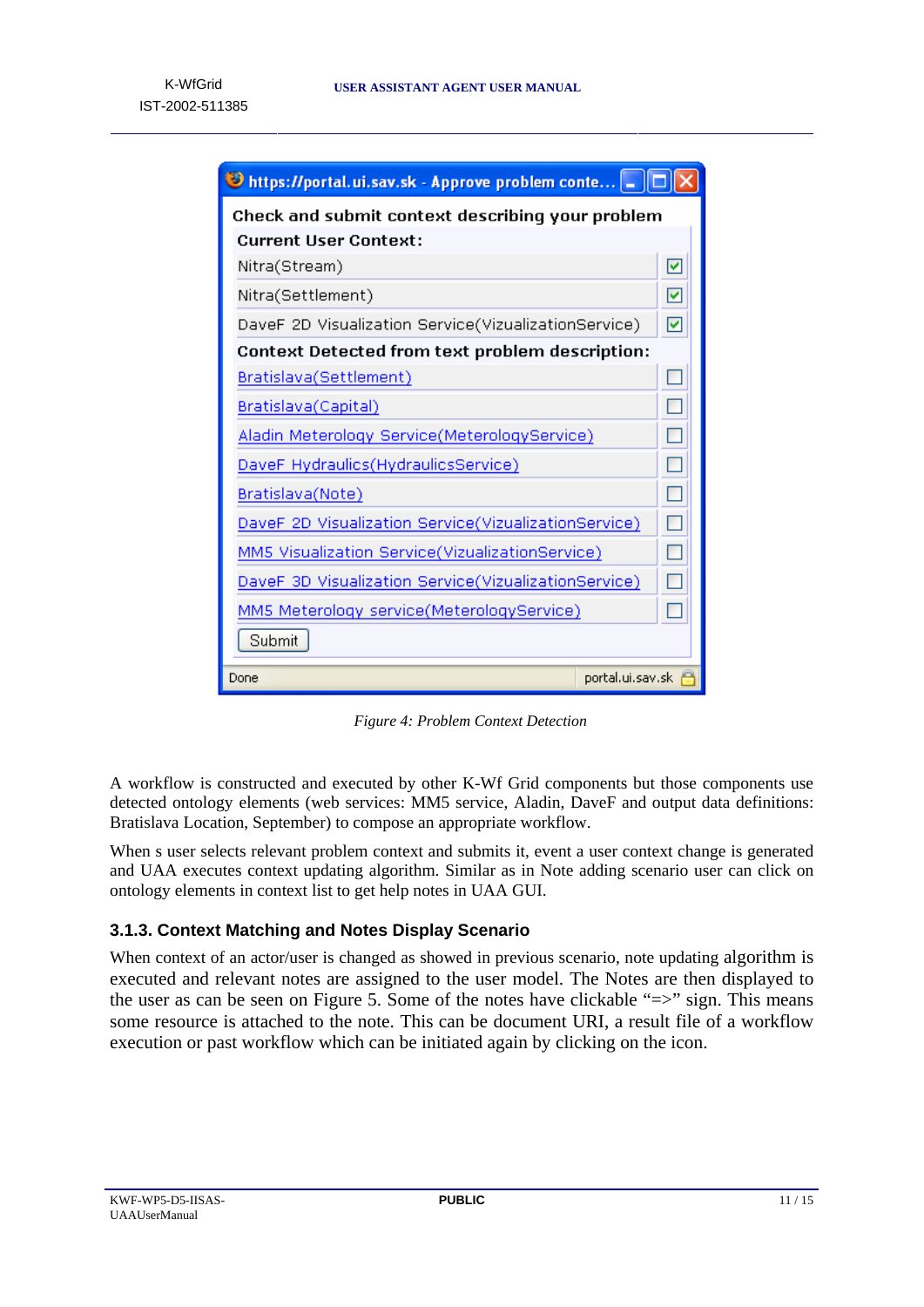| <b>User Assistant</b>                                                                                                                                               | ⊟                  |  |
|---------------------------------------------------------------------------------------------------------------------------------------------------------------------|--------------------|--|
| User: Michal Laclavik                                                                                                                                               | $\blacksquare$ & O |  |
| User Context                                                                                                                                                        | Define Problem     |  |
| Nitra (Stream)                                                                                                                                                      | ≕                  |  |
| Nitra (Settlement)                                                                                                                                                  | ≘≥                 |  |
| DaveF 2D Visualization Service<br>(VizualizationService)                                                                                                            | ⇒                  |  |
| Info & Knowledge                                                                                                                                                    | Add Knowledge      |  |
| => DaveF 2D Vizualization - OWL                                                                                                                                     |                    |  |
| <b>© ● 国 @</b> Knowledge Assimilation<br>(06/06/2006)                                                                                                               |                    |  |
| This model can be run succesfully only on<br>Vah river because calibration data for<br>other area are missing.<br><b>© ● 圖 ☞</b> Michal Laclavik (3.11.2005)<br>0,0 |                    |  |
|                                                                                                                                                                     |                    |  |

*Figure 5: UAA/EMBET GUI* 

# **3.1.4. Initializing Red Workflow Scenario**

UAA K-Wf Grid specific functionality is initializing so called "Red Workflow". Red Workflow is simple workflow, which consist of element specifying desired user output or desired service effect. Such elements are detected using problem definition scenario. By clicking on "=>" selected user context is used to build red workflow which is sent to GWES.

## **3.1.5. Initializing of Past Workflows**

UAA K-Wf Grid specific functionality is to reuse past composed or executed workflows. If for a user context some workflow notes are displayed, user can click on "=>" note icon to resubmit such workflow to GWES. As example please see first note "Dave 2D Visualization – OWL" on Figure 5. Workflows notes are automatically generated by KAA-WXA tool. See more details on KAA-WXA tool in KAA manuals.

## **3.1.6. Displaying the Results of Workflow Execution**

UAA K-Wf Grid specific functionality is also to view result files of past executed workflows. If for a user context some result notes are displayed, user can click on "=>" note icon to open result file in new browser window. Result notes are automatically generated by KAA-WXA tool. See more details on KAA-WXA tool in KAA manuals.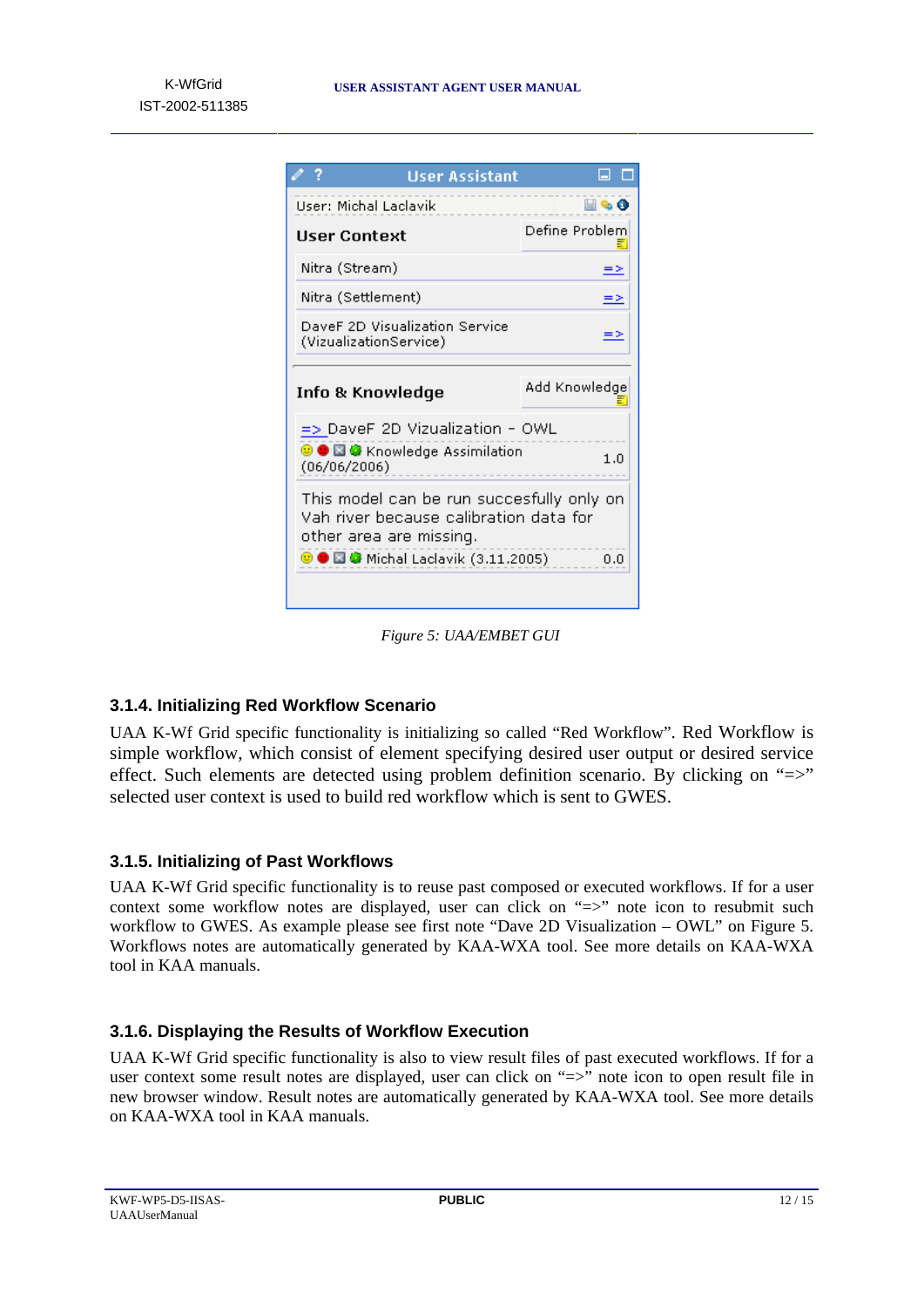# **4. TROUBLESHOOTING Q&A**

# **Q: How do I show general Help?**

**A:** By clicking on  $\bullet$  icon you can display general help.

## **Q: How I install UAA/EMBET GUI?**

**A:** It is part of K-Wf Grid portal – one of portlets. You need also to install Servlet application under /embet path in tomcat.

#### **Q: When I log to portal UAA seems to be not working.**

**A:** It can be that you are not in ontology as a user. Please send email to: laclavik.ui@savba.sk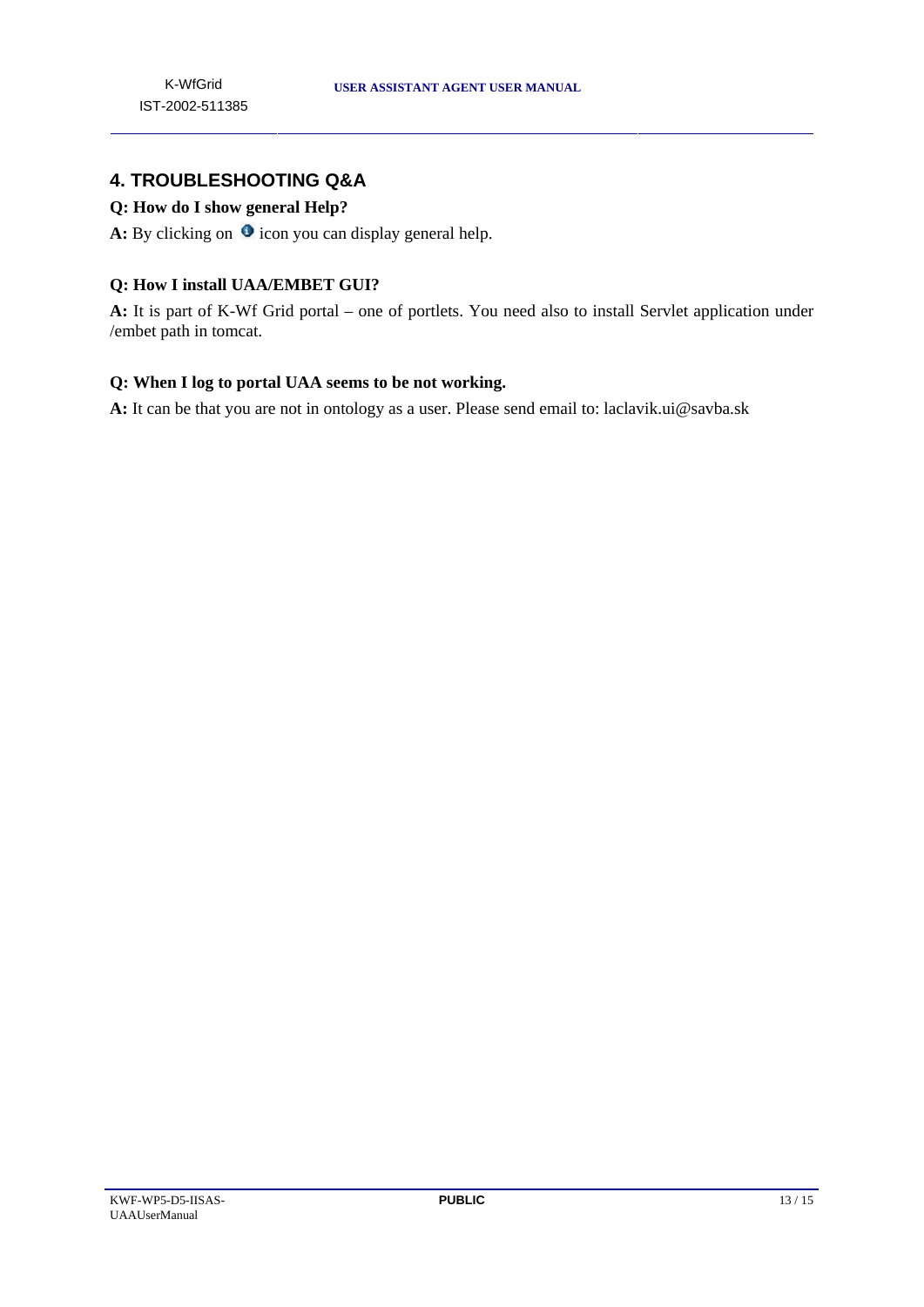# **5. CONTACT INFORMATION AND CREDITS**

#### **Michal Laclavik**

- Author of EMBET architecture
- Core implementation
- Memory implementation  $&$  integration with GOM
- $\bullet$  2<sup>nd</sup> version of GUI implementation
- Ontea Semantic based annotation

Email: laclavik.ui@savba.sk; Web: http://laclavik.net/

## **Emil Gatial**

- Author of First GUI implementation
- Reloading of GUI using AJAX technologies
- First implementation of annotation algorithm
- consultations

Email: emil.gatial@savba.sk

#### **Zoltan Balogh**

• GUI related and other consultations

#### **Martin Seleng**

• Semantic Annotation (Ontea) success rate measuring and evaluation.

#### **Martin Maliska, Branislan Simo**

• Java programming and related consultations

#### **Ondrej Habala, Ladislav Hluchy**

- General consultations
- Thanks for pushing to work on UAA  $\odot$

#### **Bartek Kryza, Marian Babik, Jacek Kitowski**

- Ontology, Knowledge description, semantic web consultations
- GOM integration

#### **K- Wf Grid & Pellucid Project Consortium**

- Ideas
- Evaluations
- Consultations